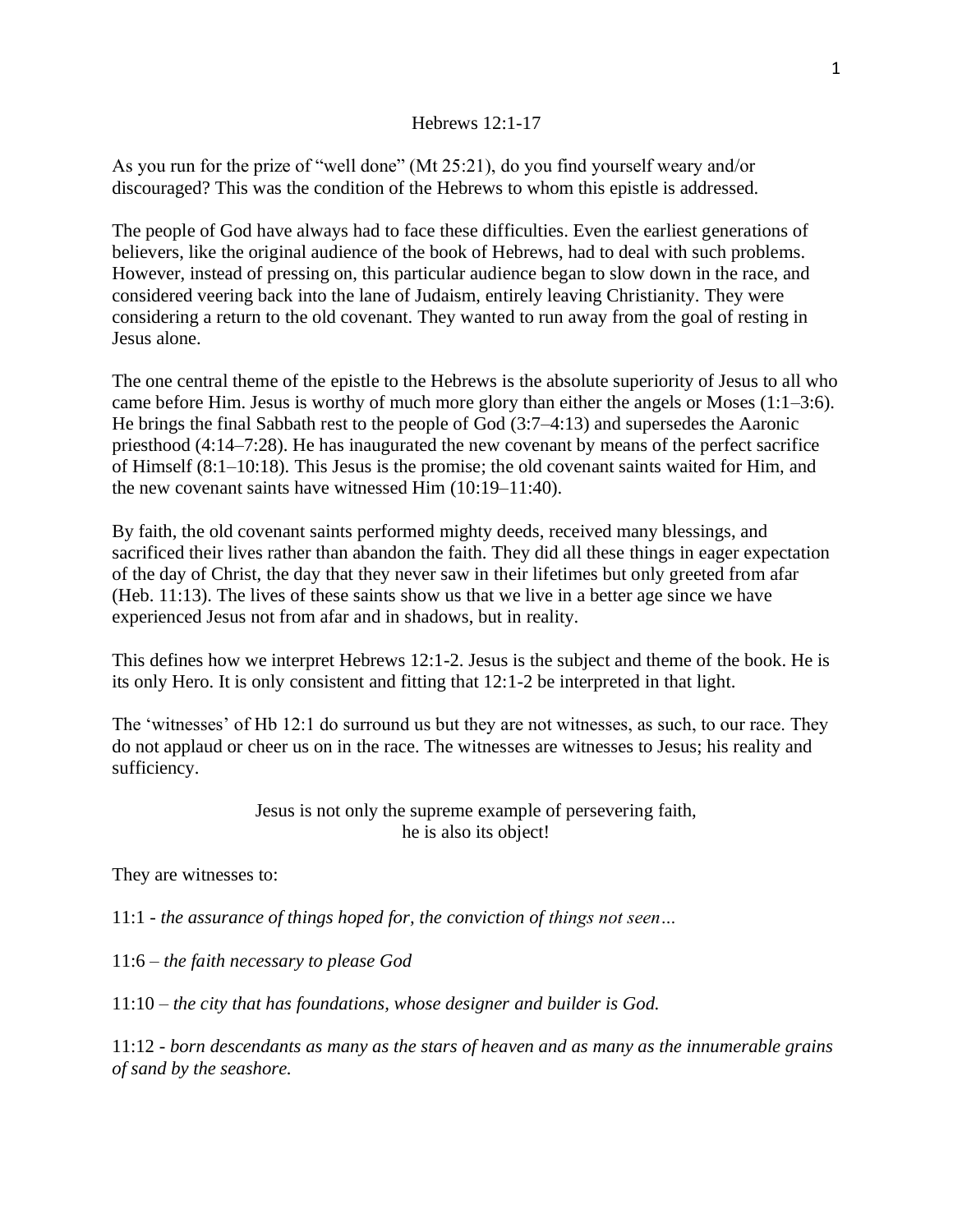11:19 - *God [who] was able even to raise him [Isaac] from the dead*

11:26 - *the reproach of Christ [as] greater wealth than the treasures of Egypt*

11:39-40 – [the fact that they] *did not receive what was promised, since God had provided something better for us, that apart from us they should not be made perfect.*

And, what is it that God has promised?

Genesis 3:15 - *…he shall bruise your head, and you shall bruise his heel* (the protoevangelium – the first Bible mention of the good news of salvation)

All of this points to Jesus.

We know that the witnesses are witnesses of Jesus, and not us, because verse 2 encourages us to "*looking unto Jesus*…" and not to these witnesses or to one another.

Because of this vast superiority, we must throw all hindering sins aside and persevere as we run the race of faith (12:1). We are only able to do this as we look to Jesus, the one who grants us faith and brings it to perfection. He is the object of our faith, the one in whom we trust, the one who is above all things. Only when we look to His glory can we persevere in our faith and inherit all the promises of God (v. 2).

Left to ourselves, we would stumble and retreat back into our old lives. Left to ourselves we would not persevere. But God does not leave us to ourselves. He guarantees that all those who truly confess Christ will never fall away

John 10:27-30 – *My sheep hear my voice, and I know them, and they follow me. <sup>28</sup> I give them eternal life, and they will never perish, and no one will snatch them out of my hand. <sup>29</sup> My Father, who has given them to me, is greater than all, and no one is able to snatch them out of the Father's hand. <sup>30</sup> I and the Father are one."*

But, God, does not guarantee our perseverance in a way that ignores our decisions. In fact, the whole book of Hebrews is intended to stirs our souls to follow the examples before us as models of persevering faith s0 that we can attest with the author –

10:39 - *But we are not of those who shrink back and are destroyed, but of those who have faith and preserve their souls.*

And what are the benefits of this Christ-centric, this Jesus-centered life?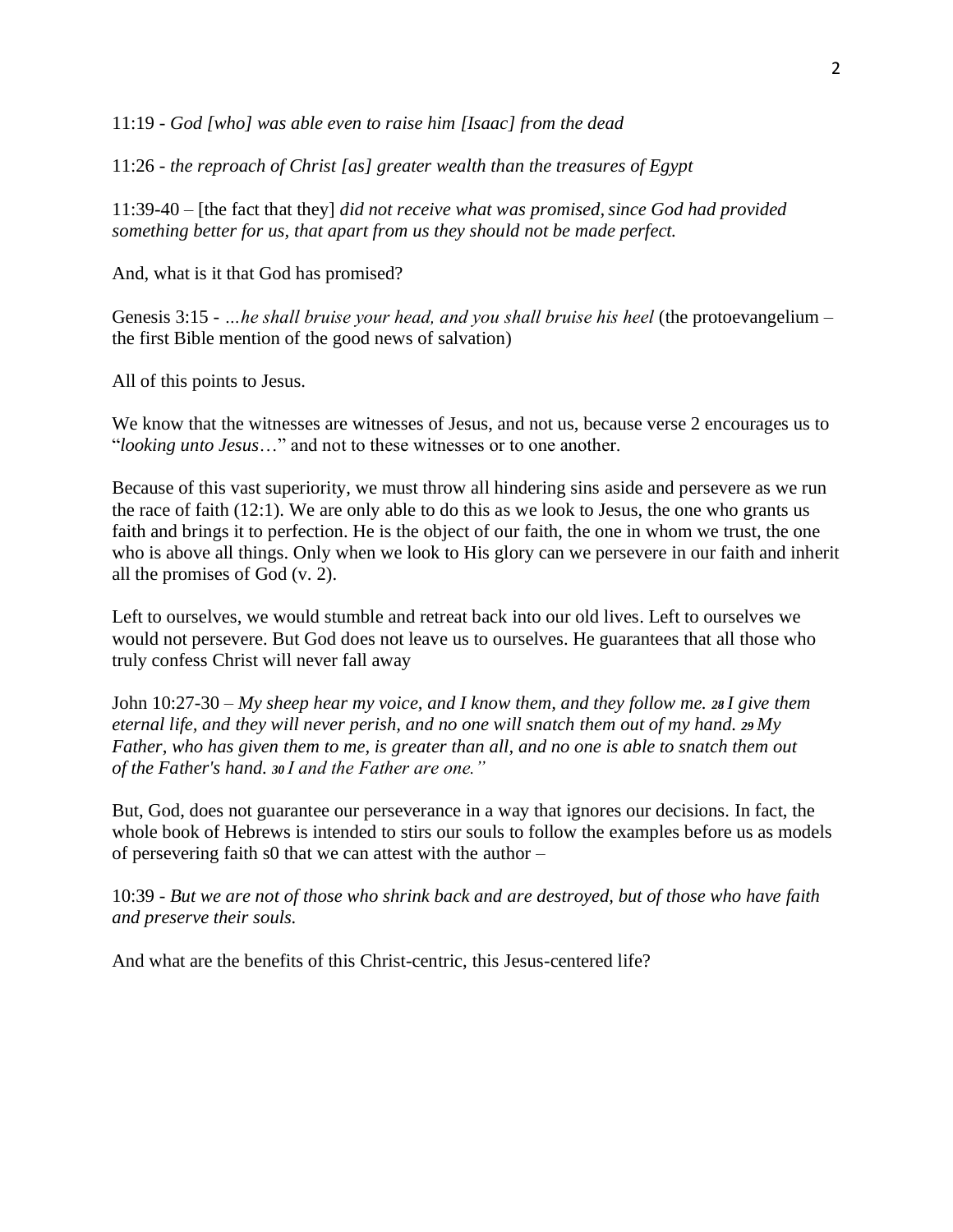*"For this one thought alone ought to be sufficient to conquer all temptations, that is, when we know that we are companions or associates of the Son of God, and that he, who was so far above us, willingly came down to our condition in order that he might animate us by his own example; yea it is thus that we gather courage, which would otherwise melt away, and turn as it were into despair."* John Calvin

3 – We will not grow weary or fainthearted

6 – We dislike hardship so much that we often misunderstand the purposes of strife in our lives. Sometimes we begin to think that God must not truly love us if we are suffering. Sometimes we might even doubt that we are truly His children.

But the suffering endured by the original audience of Hebrews proved that they were in fact sons of God. For the Lord disciplines only those whom He loves (12:5–6) and it's for that reason that the author calls them (and us) to endure the discipline of God (v. 7). This discipline is for our good, so that we might share in His holiness (v. 10).

7 – We will see trouble and sorrow as disciple and endure it

The original audience may have been suffering because they had not yet progressed past the elementary teachings of the faith (5:11–14). Maybe it was because they were not showing solidarity with other suffering Christians as they once did (10:32–34). Perhaps their sufferings were at first just the result of being exiles on the earth (11:13–16, 35b–38).

The exhortation to look to Jesus and to consider His trials (12:1–4) demonstrate that this audience was consumed with their sorrow and pain and not with the God who is sovereign over their pain. Their view was horizontal and not vertical. This was causing them to weary and contemplate returning to Judaism.

Had they fixed their eyes on Jesus, they would have had a correct understanding of their situation. They would have seen that their sufferings were to be expected since, Jesus, our Savior, model and forerunner also endured suffering. They would have seen that God sometimes uses them in order to discipline those whom He loves. Such sufferings, in fact, demonstrate that God loved them and desired to bring them into a closer and holier relationship with Him. Thus, they would have accepted these sufferings and endured them with confidence rather than considering a return to the old covenant.

God may allow evil to come against us, He is in no way responsible or culpable for it (James 1:13–14). He may allow suffering to discipline us and he may use evil, but He never authors it.

And we must remember that God disciplines us because He loves us [\(Heb.](http://biblia.com/bible/esv/Heb.%2012.6) 12:6).

8 – We will be assured in our sonship

11 – We will be trained to obtain the peaceful fruit of righteousness